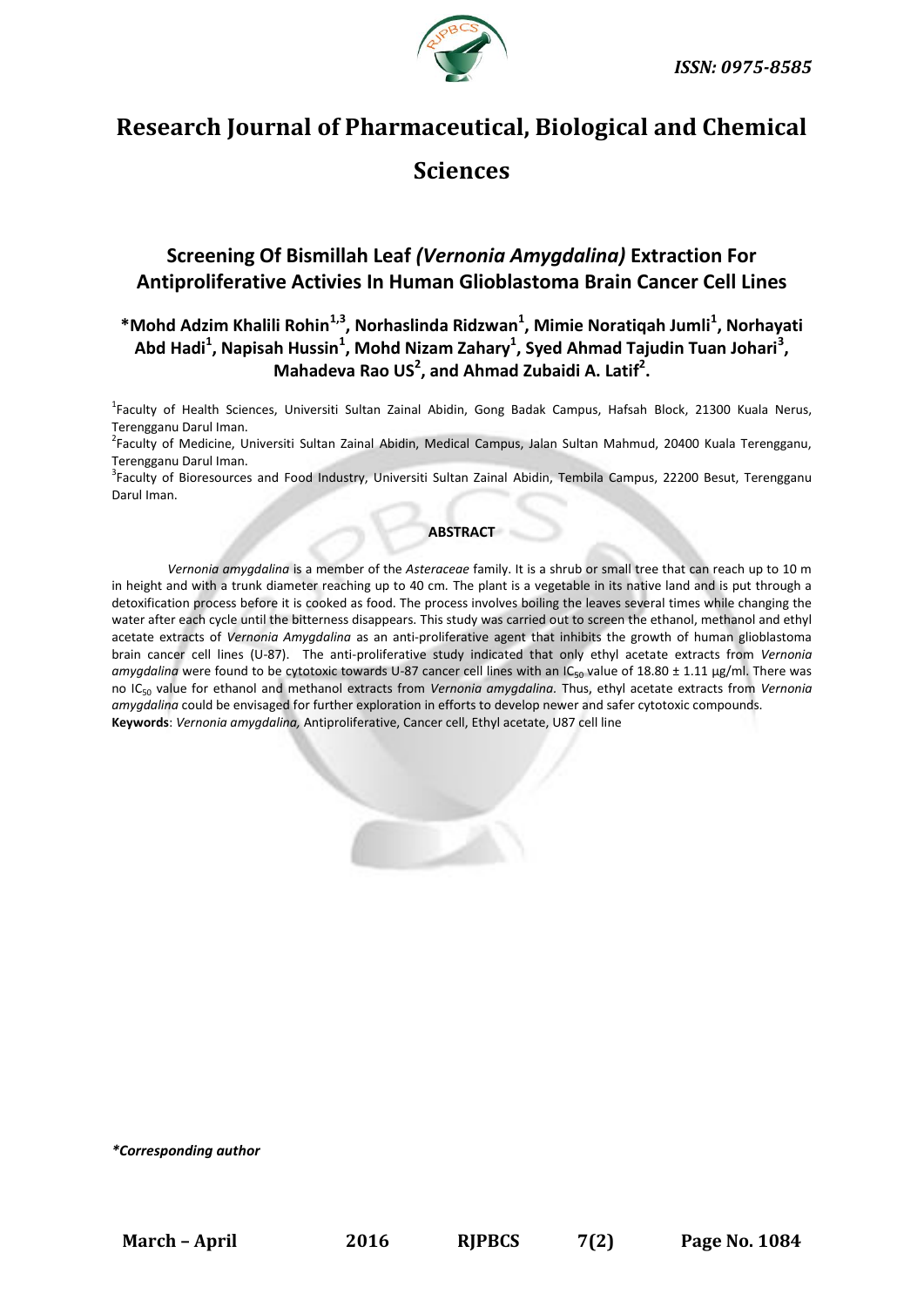

#### **INTRODUCTION**

Cancer is the second leading cause of death and is becoming the leading cause among those in the old age group. It is estimated that by 2030 the number of new cancer cases will increase by 70% worldwide due to demographic changes alone [1]. The process of cancer development is a consequence of genetic and epigenetic alterations that lead to disruption of basic biological functions [2]. Among all the possible strategies, prevention appears to be the most practical approach for reducing cancer incidence and burden. Vegetable and fruit consumption is inversely associated with cancer incidence and mortality [3]. Currently, interest in a number of fruits high in polyphenolic compounds has been raised due to their reported chemo-preventive and/or chemo-therapeutic potential [2,4].

*Glioblastoma multiforme* (GBM) is one of the most devastating cancers with a mean survival rate of twelve to fifteen months [5]. Current therapy includes a combination of radiation, surgery and chemotherapy. In addition, the rate of relapse after surgical resection of the tumour is very high [5]. The main chemotherapy available is *temolozolamide*, which is quite expensive and has a high level of toxicity. Thus, the scarcity of therapeutic options and the need to improve the quality of life of patients requires that alternative or complementary forms of therapy are explored [6, 7]. Natural products from plants have from time immemorial been adopted for their pharmacological activity against various diseases, including cancers [8, 9, and 10].

Available literature indicates that antioxidant compounds from plants have the potential to be employed in the treatment of GBM by scavenging free radicals and normalising the oxidative state in the body [11, 12 and 13]. Interestingly, polyphenols have demonstrated promising results in chemoprevention and management of cardiovascular diseases. It has also shown a potential in neurodegenerative diseases and other brain related diseases including brain tumours [14]. The role of polyphenols in mitigating the potential damage of oxidative stress has also been demonstrated. Due to their ability to modulate the activity of multiple targets involved in carcinogenesis through direct interaction or modulation of gene expression, polyphenols can be employed to inhibit the growth of cancer cells [15, 16].

*Vernonia amygdalina* is a member of the *Asteraceae* family. It is categorised as a shrub or small tree that can reach up to 10 m in height with trunk diameter reaching up to 40 cm [17]*.* It was recently introduced into the Malaysian herbal armament and there has been quite a good following on the use of the plant to treat diabetes, hypertension and hypercholesterolemia. The plant is a vegetable in its native land and is put through a detoxification process before being cooked as food. The process involves boiling the leaves several times while changing the water after each cycle until the bitterness disappears [18]. Extracts from the leaves have been reported to possess hypolipidemic and antihyperlipidemic properties [19, 20 and 21]. In folklore medicine, it is used to cure many diseases including eczema, measles and anemia [22].

Although innumerable studies have been carried out in regards to antioxidants and polyphenols in *Vernonia amygdalina*, several studies exhibited a close relationship between antioxidant activities and total phenolic content [23, 24 and 25]. The mechanism of action in anticancer activity of phenolics could be by disrupting cellular division during mitosis at the telophase stage [26]. Since the elimination of cancer in the early stages is an integral part of chemoprevention, measuring anti-proliferative properties against cancer cells using common assay, such as the MTT assay, could provide useful insights on the chemo-protective potential of natural extracts. Thus, this study aims to investigate the anti-proliferative activity of *Vernonia amygdalina* extracts obtained from ethanol, methanol and ethyl acetate on the brain cancer cell line, U87.

#### **MATERIAL AND METHODS**

#### *Extraction Procedure*

The method used by Mohd Adzim Khalili *et al.* [27, 28] with slight modifications was adopted in this study. The leaves of *Vernonia amygdalina* were collected from their natural habitat around the state of Terengganu in Malaysia. The leaves were air-dried under shade at room temperature for 24-hours followed by the sequential soaking process (1:10; w/v) using ethanol, methanol and ethyl acetate for 24-hours at room temperature (24-25<sup>o</sup>C). The supernatants for each solvent were filtered through Whatmann®No. 41 filter paper (pore size 20-25  $\mu$ m) and were then concentrated under reduced pressure at 40°C. Finally, all the extracts were store at -20 $^{\circ}$ C until they were used during the analysis.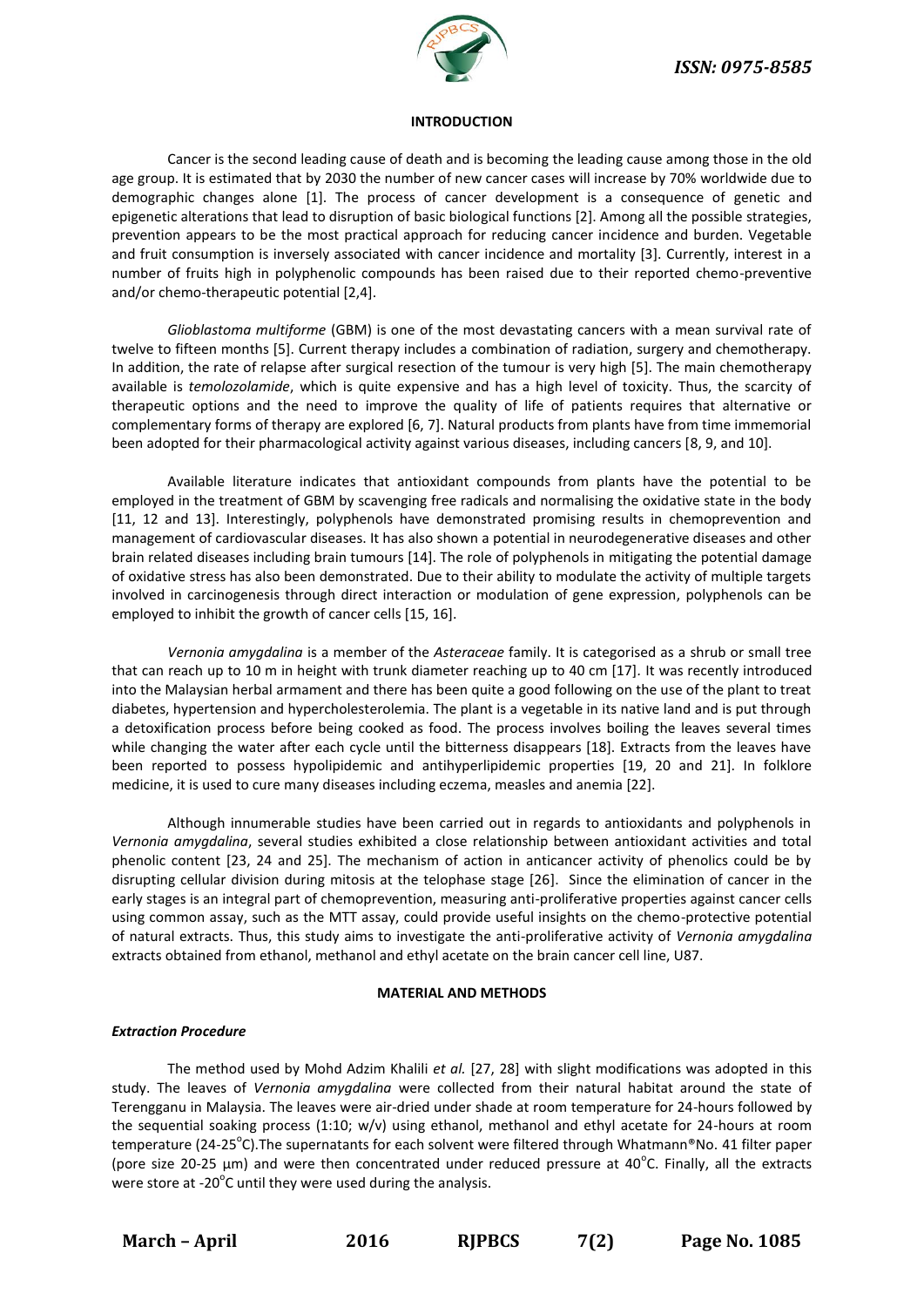

#### *Preparation of extracts*

The method employed by Mohd Adzim Khalili *et al.* [29] with slight modifications was used in this study. To screen the extracts obtained from leaves of *Vernonia amygdalina,* 10 mg/mL of the stock solution from each sample extract was prepared by dissolving 10 mg of extract in 1 mL of DMSO. All extract solutions were kept at a temperature of 4<sup>o</sup>C throughout the experiment. Stock solutions were further diluted in RPMI-1640 (Sigma MO, USA) medium with serum to obtain a final concentration of 60, 30, 15, 7.5, 3.25 1.875 and 0.9375 µg/mL.

#### *Cell culture condition*

Human *glioblastoma multiforme* cell lines (U-87) was obtained from the cell bank in the Department of Biotechnology, Universiti Sultan Zainal Abidin. The cancer cells were grown and maintained at a temperature of 37°C in an incubator humidified with 5% CO<sub>2</sub> in a RPMI-1640 medium supplemented with 10% fetal bovine serum (FBS) at 95% relative humidity. The medium was then changed twice a week.

#### *Cell growth inhibition assay*

The anti-proliferative activity of leaf extracts of *Vernonia amygdalina* were obtained using ethanol, methanol and ethyl acetate to inhibit the proliferation of U-87 cell lines using the micro-titration colometric method of tetrazolium salt reduction by Mosmann [30] A total of 100 µL cell suspensions were dispersed in triplicates into 96 well cultured plates at optimised concentrations of 2.0 x10<sup>5</sup> cells/mL of U-87. After a 24 hour recovery period, the extract solutions that were diluted to a final concentration of 1000 µg/mL using RPMI-1640 medium were further serially diluted to obtain concentrations of 60, 30, 15, 7.5, 3.25 1.875 and 0.9375 µg/mL. The prepared concentrations were then plated out in triplicates. Each plate included untreated cell controls and a blank cell free control. After 48 hours of incubation, MTT (20 µg/mL) was added to each well and re-incubated for further 4 hours. The medium was then removed and DMSO was added into each well to solubilise the formazan crystals. Finally, the absorbance was read at wavelengths of 570 nm using a flourometer micro-plate reader (TECAN, INFINITE M200) and the percentage of cell viability was calculated with the appropriate controls taken into account. The relative viability of the treated cells was expressed as % cytoviability, using the formula;

#### % cytoviability=  $[A_{490}$  of treated cells]/  $[A_{490}$  of control cells] x 100%

The inhibition concentration (IC<sub>50</sub>) was then determined by non-linear regression analysis of the corresponding dose response curve.

#### **RESULTS AND DISCUSSION**

The usefulness of plants to humankind is not only as a source of raw materials for industries, but also as a source of food and medicine. From the earliest times, plants have provided humankind with a source of healing. Many parts of plants such as fruits, seeds, bark, root, and flowers have been used as medicaments to cure various diseases that afflict humankind and animals [31]. Plants have been known to contain or possess abundant phytochemicals, antimicrobials and pharmacological components that include anthraquinones, flavonoids, saponins, polyphenols, tannins and alkaloids [32]. One such plant suspected of possessing medicinal value is the bitter leaf *(Vernonia amygdalina)*. Many herbalists and naturopathic doctors recommend aqueous extracts of bitter leaf for their patients for emesis, loss of appetite-induced ambrosia, dysentery and other gastrointestinal tract problems [33].

Studies have shown that polyphenols have high antioxidant activity and are protective against tumours. *Vernonia amygdalina* extracts are rich in antioxidant polyphenols and have been studied for their anticancer activity against various tumours [34, 35]. Previously, the antioxidant activities of *Vernonia amygdalina* leaf extracts were measured using the ferric thiocyanate (FTC) method. Mohd Adzim Khalili *et al.* [27, 28] found that *Vernonia amygdalina* extract in ethyl acetate displayed the highest phenolic content (2.693 mg/g), followed by chloroform extract and methanol extract using the FTC method. Based on the analysis, the phenolic content had increased due to the concentration of the solution, which clearly shows that there is a positive correlation between total phenolic content and antioxidant activities [36].

**March – April 2016 RJPBCS 7(2) Page No. 1086**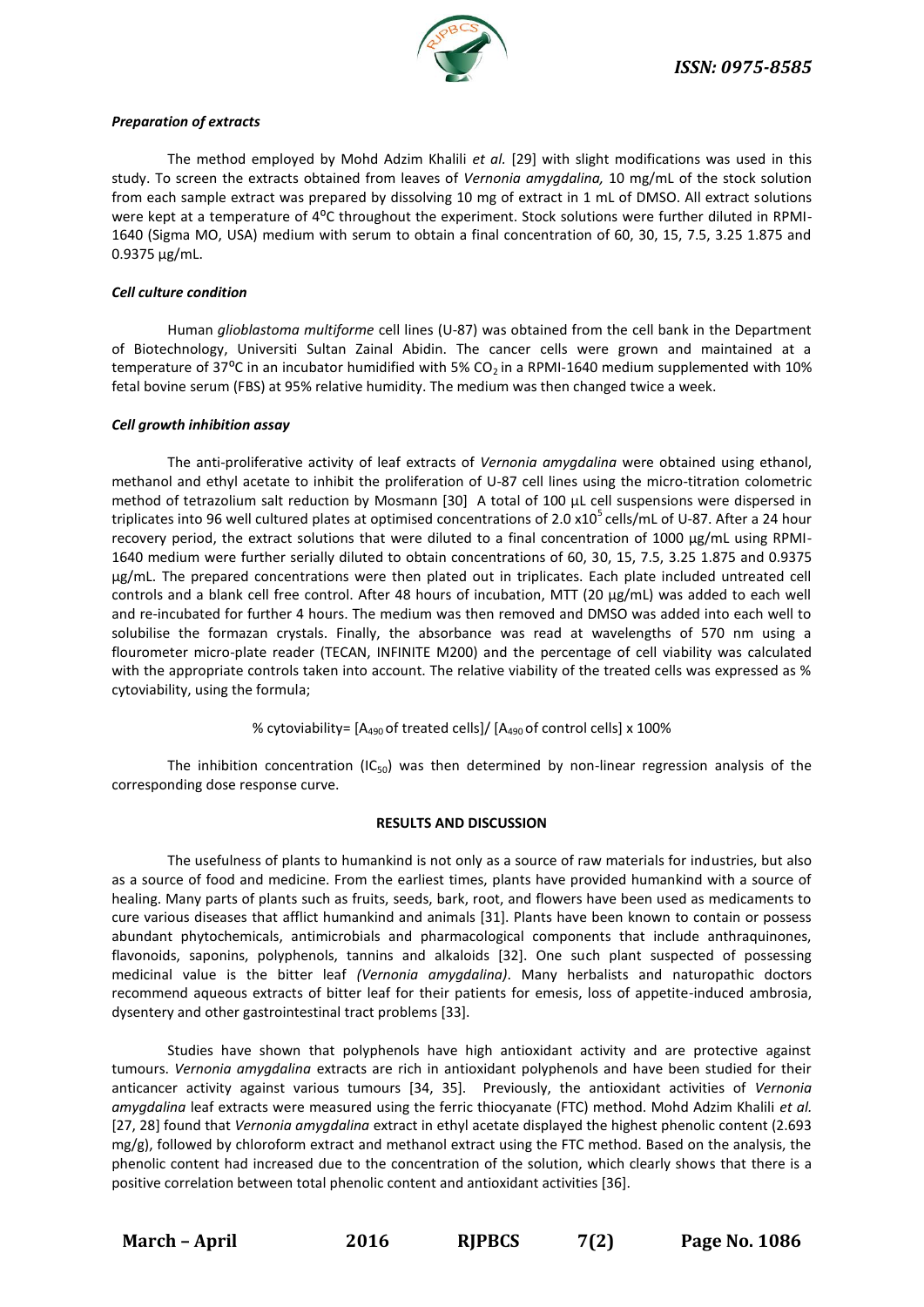

On the other hand, Mohd Adzim Khalili *et al.* [29] had revealed that *Vernonia amygdalina* was able to inhibit the growth of MCF-7 and HT-29 cells in a dose-dependent manner. The cytotoxic activity extracts were obtained by using the MTT assay. In this study, the cytotoxic activity that inhibits the growth of human *glioblastoma multiforme* cell line (U-87) according to different solvents of ethanol, methanol and ethyl acetate of *Vernonia amygdalina* was also obtained by using the MTT assay. The MTT is reduced from an insoluble purple formazan into an insoluble colored formazan product by mitochondrial dehydrogenase activity of viable tumor cells, which can be measured spectrophotometrically after dissolution. Various extractions were used to determine the relationship between the number of cells and the amount of MTT formazan generated and between the amount of MTT formazan generated and the duration of cell incubation with MTT [30].

The cytotoxic activity of ethanol, methanol and ethyl acetate extracts of *Vernonia amygdalina* on the growth of U87 cancer cell lines in vitro was shown in Table 1. According to the National Cancer Institute standards, criteria crude extracts possessing an IC<sub>50</sub> value of less than 20  $\mu$ g/mL were considered active against the tested cancer cells [37, 38]. In this study, ethanol, methanol and ethyl acetate extracts of *Vernonia amygdalina* were evaluated for their cytotoxicity toward U-87 cancer cell lines. The degree of cytotoxicity was defined as a concentration that reduced the cell number to 50% as compared to the untreated specimen (IC<sub>50</sub>). The  $IC_{50}$  value was determined quantitatively after staining the cells with crystal violet and using the MTT assay [28].

#### **Table 1: Cytotoxic activity of U-87 cell lines according to ethanol, methanol and ethyl acetate extracts of** *Vernonia amygdalina***.**

| <b>Extracts</b> | $IC_{50}$ values (ug/ml)     |
|-----------------|------------------------------|
|                 | U87 cancer cell lines        |
| Ethanol         | nil                          |
| Methanol        | nil                          |
| Ethyl acetate   | $18.80 \pm 1.11 \,\mu g/ml.$ |

In this study, only ethyl acetate extracts of *Vernonia amygdalina* were shown to be cytotoxic towards U-87 cancer cell lines with an IC<sub>50</sub> value of 18.80  $\pm$  1.11 µg/ml. Meanwhile, ethanol and methanol extracts of Vernonia amygdalina did not show any cytotoxic activity in different concentrations (IC<sub>50</sub> value above 50% of cell viability). Although several studies have reported the anti-proliferative activity of ethanol and methanol extracts of *Vernonia amygdalina* due to high phenolic content on several types of cancers, it is possible that the activity exhibited by ethanol and methanol extracts do affect the human *glioblastoma multiforme* cell line (U-87) in its ability to scavenge free radicals and normalise the oxidative state in the body [39, 40 and 41]. From this study, we can conclude that only ethyl acetate extracts of *Vernonia amygdalina* have the potential to be used as a new cancer therapeutic agent.

#### **CONCLUSION**

The primary aim of this study as described was carried out to screen the ethanol, methanol and ethyl acetate extracts of *Vernonia Amygdalina* as antiproliferative agents in inhibiting the growth of human *glioblastoma multiforme* cell lines (U-87). *Vernonia amygdalina* extracts known to rich in antioxidant polyphenols and have been studied for their anticancer activity against various tumors [34, 35].

Previous studies had suggested that *Vernonia amygdalina* content high in phenolic compound and antioxidant capacity in ethyl acetate extracts as compared to methanol and chloroform [28, 29]. Furthermore, extracts were shown to be cytotoxic towards MCF-7 and HT-29 cancer cell lines tested. Thus, it was concluded that *Vernonia amygdalina* extracts have a good potential to be used as a new cancer therapeutic agent.

However, in this study done with three extracts used, only ethyl acetate extracts of *Vernonia amygdalina* possess ability to inhibit human *glioblastoma multiforme* cell line (U-87) proliferation based on dose dependent activities compared to ethanol and methanol extracts. This activity could be attributed to the highest phenolic content of *Vernonia amygdalina* extract in ethyl acetate in previous studies. Meanwhile, those two extracts showed fluctuations result analysis above  $IC_{50}$  graph for their dose dependent activities.

**March – April 2016 RJPBCS 7(2) Page No. 1087**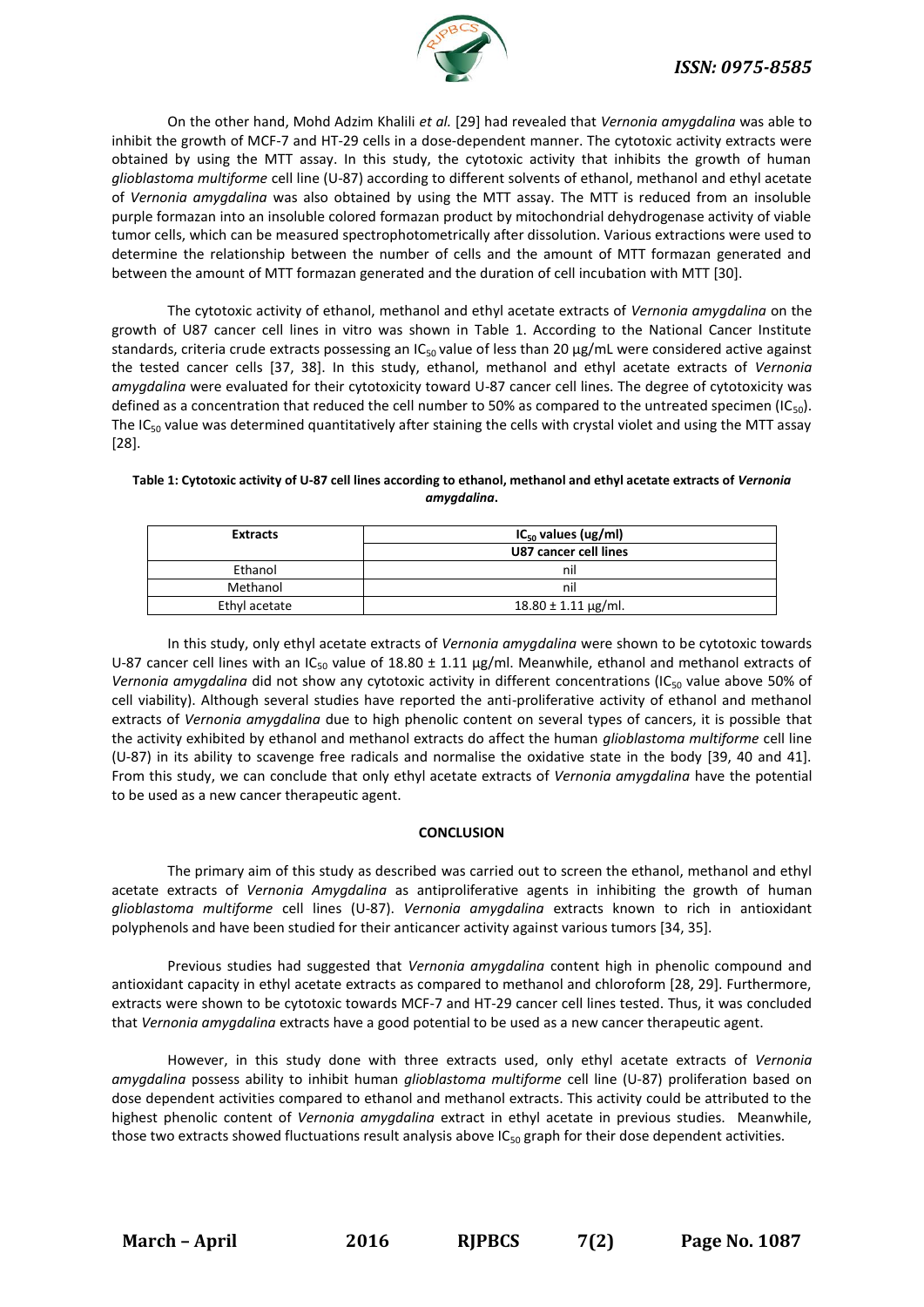

This may occur because of extract's effects with cell line tested for the ability to scavenge free radicals and normalizing oxidative state. Thus, ethyl acetate extracts of *Vernonia amygdalina* were considered for further exploration towards the development of newer and safer cytotoxic compounds. Although this study was done to show an alternative way to cure cancer, but still the trials should be further conducted on a larger scale to assess the efficacy of the proposed treatment.

#### **ACKNOWLEDGEMENTS**

The authors would like to thank Ministry of Higher Education, Malaysia and Universiti Sultan Zainal Abidin (UniSZA) for the financial aid (UNISZA/2015/DKP/22) and the Faculty of Health Sciences for providing the facilities. The authors would also like to acknowledge all staffs from Teaching Laboratory 1, Faculty of Medicine and Faculty of Health Sciences, UniSZA.

#### **REFERENCES**

- [1] Amarowicz, R., Naczk, M. *et al*. Antioxidant activity of condensed tannins of beach pea, canola hulls, evening primrose and Faba bean. Journal Food Lipids. 2000; 7: 195–205.
- [2] Arora-Kuruganti, P., Lucchesi, P. A. and Wurster, R. D. Proliferation of Cultured Human Astrocytoma Cells in Response to an Oxidant and Antioxidant. Journal of Neuro-Oncology. 1999;44 (3): 213–221.
- [3] Atangwho, I. J., Ebong, P. E., Egbung, G. E., Eteng, M. U. and Eyong, M. U. Effects of Vernonia amygdalina Del:leaf on liver function in alloxan induced hyperglycemic rats. J. Pharm. Bioresource. 2007c; 4(1): 1-7.
- [4] Atangwho, I. J., Ebong, P. E., Eyong, E. U., Eteng, M. U. and Obi, A. U. Effects of Vernonia amygdalina Del:leaf on kidney function of diabetic rats. Int. J. Pharm. 2007b; 3(2):143- 148.
- [5] Atangwho IJ, Ebong PO, et al. Vernonia amygdalina Del: A potential prophylactic antidiabetic agent in lipids complication. Glob. J Pure Applied Sci. 2007a; 3(1); 103-106.
- [6] Boeing, H., Bechthold, A., Bub, A. et al. Critical review: vegetables and fruit in the prevention of chronic diseases. European Journal of Nutrition. 2012; 51 (6): 637–663.
- [7] Buchanan DR, White JD, et al. Research-design issues in cancer-symptom-management trials using complementary and alternative medicine: lessons from the National Cancer Institute Community Clinical Oncology Program experience. Journal of Clinical Oncology : Official Journal of the American Society of Clinical Oncology. 2005; 23 (27): 6682–9.
- [8] Chen, D., Pace, P. E., Coombes, R. C. and Ali, S. Phosphorylation of human estrogen receptor alpha by protein kinase A regulates dimerization. Molecular Cell Biology. 1999; 19 (2): 1002-15.
- [9] Duan, X., Wu, G. and Jiang, Y. Evaluation of the antioxidant properties of litchi fruit phenolics in relation to pericarp browning prevention. Molecules. 2007; 12 (4): 759-771.
- [10] Eleonora, T., Lorenzo, F. and Carmela, F. Potential effects of pomegranate polyphenols in cancer prevention and therapy. Oxidative medicine and cellular longevity. 2015:1-19.
- [11] Farombi, E. O. and Owoeye, O. Antioxidative and chemopreventive properties of Vernonia amygdalina and Garcinia biflavonoid. Int J Environ Res Public Health. 2011; 8(6): 2533-55.
- [12] Gawron, A. and Kruk, G. Cytotoxic effect of xanthotoxol 8-hydroxypsoralen on TCTC cells in vitro. Polish Journal of Pharmacology and Pharmacy. 1992; 44 (1): 51-57.
- [13] Geran, R. I., Greenberg, H. M., McDonald, M. and Abbott, B. J. Protocols for screening chemical agents and natural products against animal tumours and other biological systems. Cancer Chemoth Rep. 1972; 33: 1-17.
- [14] Gresham, L. J., Ross, J. and Izevbigie, E. B. Vernonia amygdalina; anticancer activity, authentication and adulteration detection. Int J Environ Res Public Health. 2008; 5(5): 342-8.
- [15] Grubben, G. J. H. Prota volume 2- vegetables, prota foundation. Wageningen. 2004: 543-544.
- [16] Harborne, J. B. Arsenal for Survival: Secondary Plant Products. Taxon. 2000; 49 (3): 435.
- [17] Kanatt, S. R., Chander, R. and Sharma, A. Antioxidant and antimicrobial activity of pomegranate peel extract improves the shelf life of chicken products. International Journal of Food Science & Technology. 2010; 45 (2): 216–222.
- [18] Khalili, M. A., Hadi, N. A., Naim, R., Baig, A. A. and Mahmud, K. Study on antioxidant capacity and anticancer activity of Bismillah leaf (Vernonia amygdalina). World Journal of Pharmaceutical Research. 2014; 3 (6): 14-29.
- [19] Khoshyomn, S., et al. Synergistic effect of genistein and BCNU on growth inhibition and cytotoxicity of glioblastoma cells. Journal of Neuro-Oncology. 2002; 57 (3): 193–200.